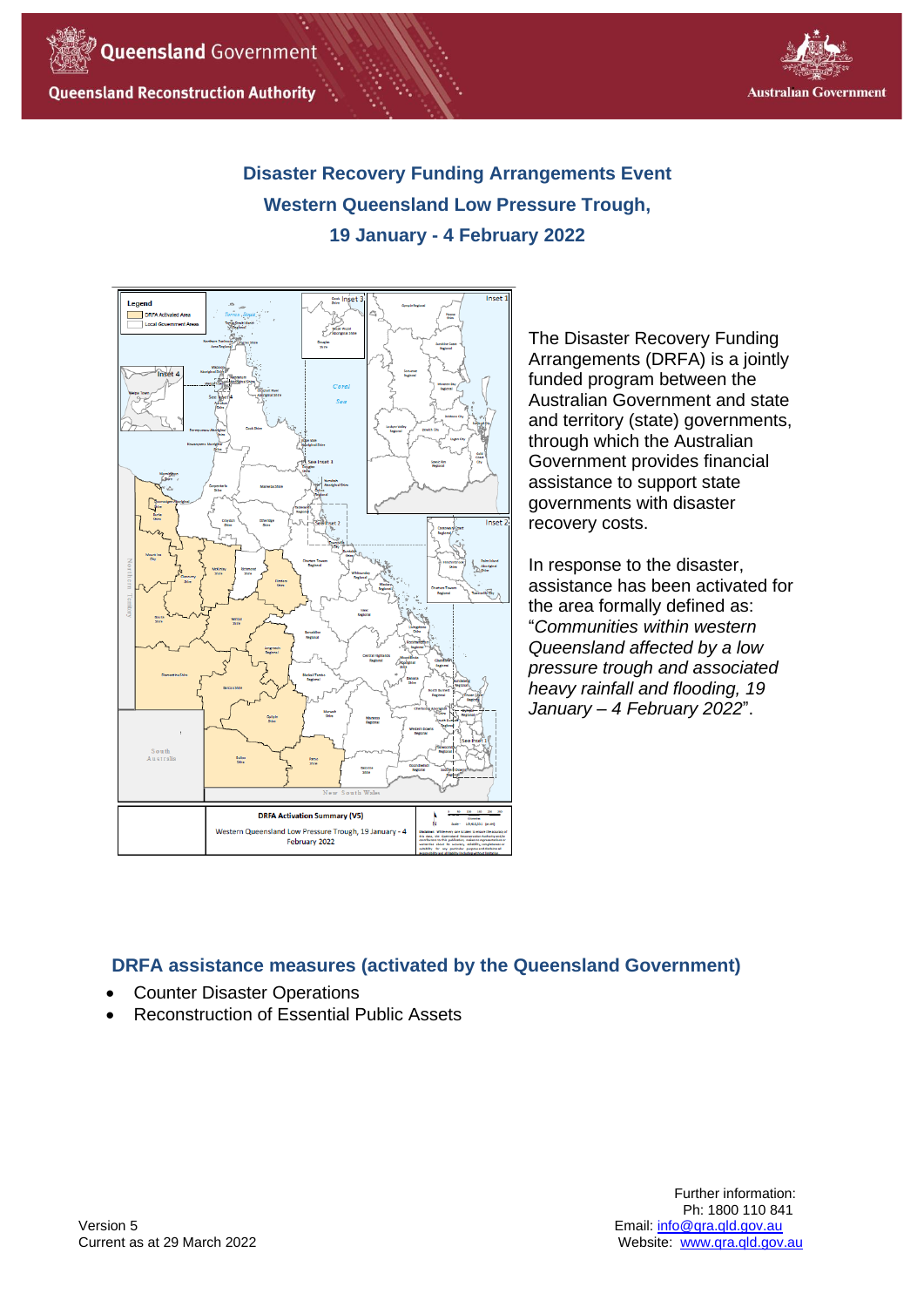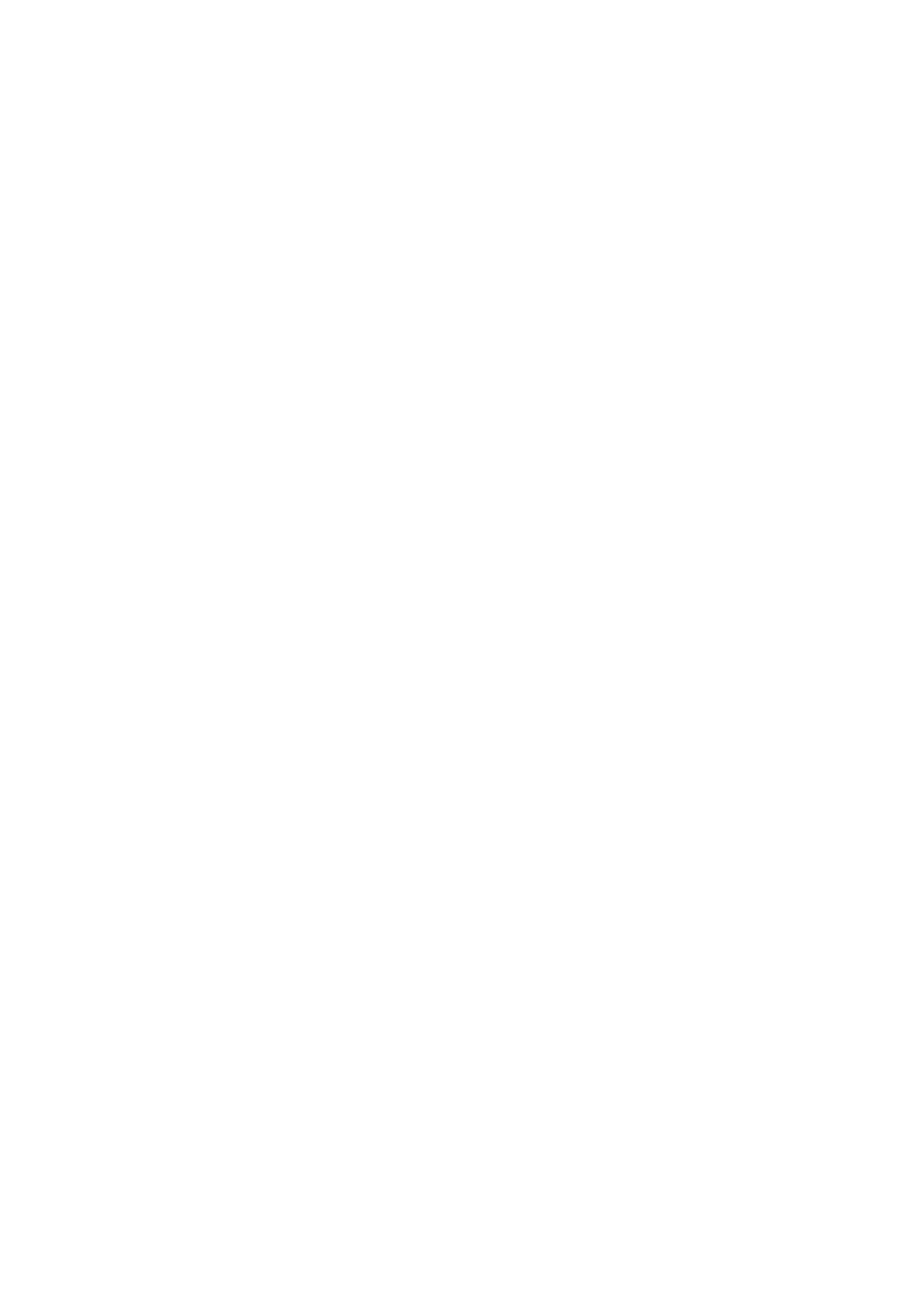



### **Activated areas and assistance measures**

| <b>Local Government Area</b>                 | <b>Counter Disaster Operations</b> | <b>Reconstruction of Essential Public Assets</b> |
|----------------------------------------------|------------------------------------|--------------------------------------------------|
| <b>Barcoo Shire Council</b>                  | ✓<br>Activated 04/02/22            | Activated 04/02/22                               |
| <b>Boulia Shire Council</b>                  | ✓<br>Activated 04/02/22            | Activated 04/02/22                               |
| <b>Bulloo Shire Council</b>                  | Activated 04/02/22                 | Activated 04/02/22                               |
| <b>Burke Shire Council</b>                   | $\checkmark$<br>Activated 08/02/22 | Activated 08/02/22                               |
| <b>Cloncurry Shire Council</b>               | Activated 04/02/22                 | Activated 04/02/22                               |
| Diamantina Shire Council                     | $\checkmark$<br>Activated 04/02/22 | Activated 04/02/22                               |
| <b>Doomadgee Aboriginal Shire</b><br>Council | Activated 29/03/22                 | Activated 29/03/22                               |
| <b>Flinders Shire Council</b>                | $\checkmark$<br>Activated 10/02/22 | Activated 10/02/22                               |
| Longreach Regional Council                   | $\checkmark$<br>Activated 17/02/22 | Activated 17/02/22                               |
| <b>McKinlay Shire Council</b>                | $\checkmark$<br>Activated 10/02/22 | $\checkmark$<br>Activated 10/02/22               |
| Mount Isa City Council                       | ✓<br>Activated 04/02/22            | Activated 04/02/22                               |
| Paroo Shire Council                          | $\checkmark$<br>Activated 08/02/22 | $\checkmark$<br>Activated 08/02/22               |
| Quilpie Shire Council                        | ✓<br>Activated 04/02/22            | Activated 04/02/22                               |
| <b>Winton Shire Council</b>                  | $\checkmark$<br>Activated 04/02/22 | ✓<br>Activated 04/02/22                          |

Version 5 in red